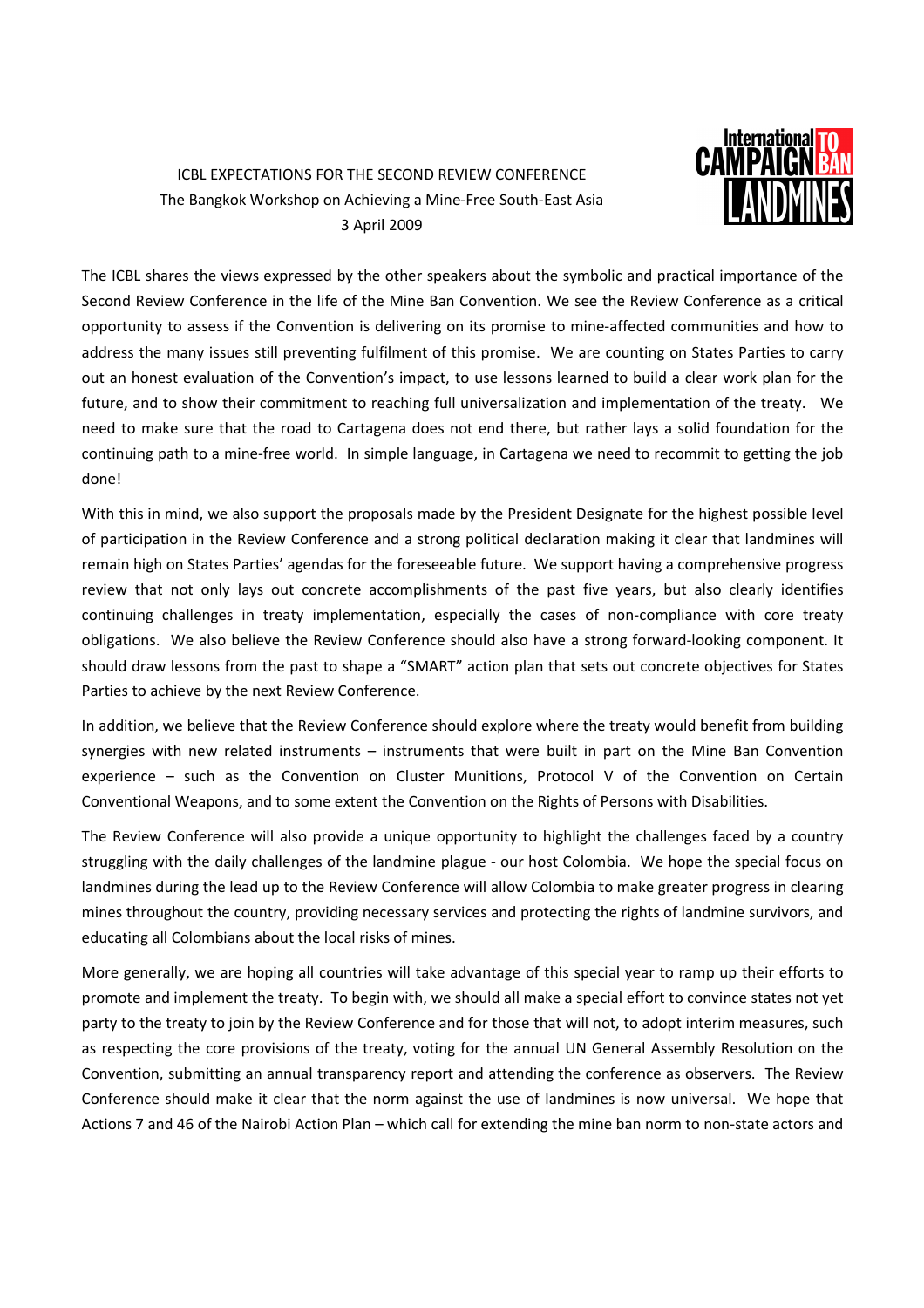encouraging mine action in areas under their control - are reemphasized in the next action plan, and that through our collective efforts we soon see an end to the use of AP mines by states and non-state armed groups alike plus clearance in all areas.

The second Review Conference will rightly focus on the humanitarian nature of the Mine Ban Treaty, but in the current context it will also need to highlight its disarmament character. The treaty's generally excellent record on compliance with the disarmament provisions was tainted last year when three States Parties failed to meet their stockpile destruction deadline. The ICBL expects two of the three non-compliant states – Greece and Turkey – to finish destroying their millions of mines before this date, if not sooner. We have just learned that Ethiopia, with a 1 June 2009 deadline, has finished its destruction, and we encourage Kuwait follow the lead of many States Parties – including Indonesia - and finish by the Review Conference, which is well before its January 2012 deadline.

The Review Conference will once again need to look at the special challenges associated with destroying PFM mines, as Belarus and Ukraine still possess millions of such mines and Belarus has already missed its deadline to destroy them. We will also be looking closely at States Parties' practices on mines retained for training and development under Article 3. Ten years after the treaty's entry into force, States Parties should either clearly state how they are being used in accordance with the treaty, or they should destroy them.

After the disappointingly large number of extension requests submitted last year, we feel it is necessary at the Review Conference to recall the treaty's obligation to clear all mined areas "as soon as possible." We hope to see in the future a much reduced proportion of mine-affected states seeking extensions and that such extensions be only for the minimum number of years strictly necessary. We hope the Cartagena Action Plan will include lessons learned on effective national ownership and management of mine action programs. We should also take stock of lessons learned about risk education to recommend the best way to prevent future mine injuries. As mentioned earlier today, we would also like to see the Review Conference take note of the usefulness, as well as the potential drawbacks, of mainstreaming mine action and victim assistance funding into development.

The Review Conference's review of progress will be most crucial – and most challenging – when it comes to Victim Assistance. States Parties should be seeking to answer these questions in a realistic and concrete manner: have the states' VA objectives been achieved and plans implemented? If not, what were the major impediments to success? If so, have they had a measurable impact on the lives of landmine survivors, their families and affected communities?

Looking ahead, we believe that the Review Conference should seek to address the problems observed in developing and implementing SMART victim assistance goals. We suggest an action plan with more actionoriented points, geared towards establishing or reinforcing states' capacity to provide long-term victim assistance. Also looking ahead, we encourage what is known as the VA26 states to develop their own plan of action for the coming years before the Review Conference so that they will be ready to begin implementation immediately afterwards. In all these elements – from planning to implementing to evaluating victim assistance programs – we repeat our call to include landmine survivors and their representative organizations.